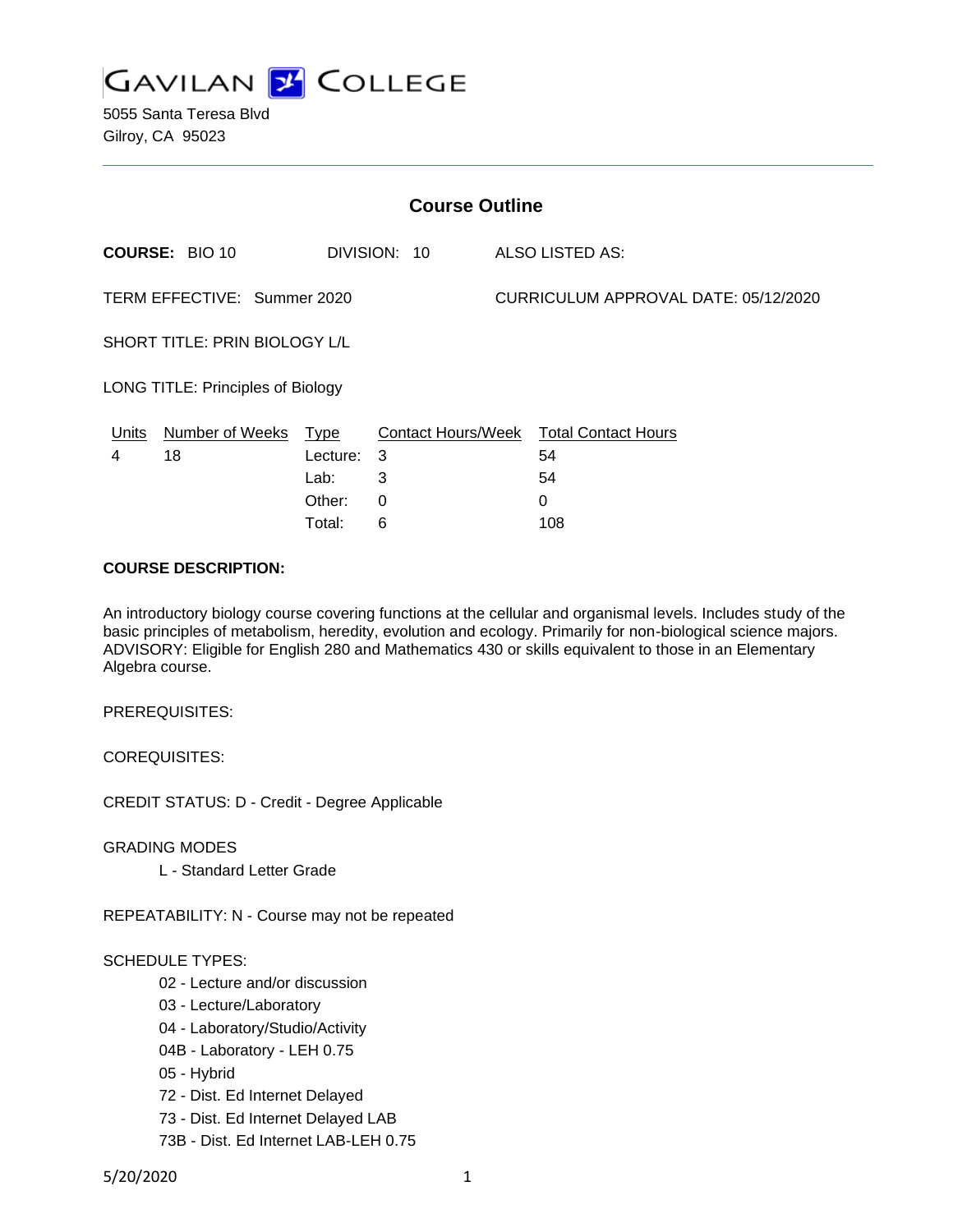# **STUDENT LEARNING OUTCOMES:**

By the end of this course, a student should:

1. Describe and explain the processes and structures common to all living things.

2. Explain how evolution drives and shapes an ecosystem, and has resulted in both the similarities and differences between all living things.

3. Explain the process of how traits are inherited, and how genes are responsible for those traits.

4. Demonstrate the use of a compound light microscope and other laboratory equipment.

# **CONTENT, STUDENT PERFORMANCE OBJECTIVES, OUT-OF-CLASS ASSIGNMENTS**

Curriculum Approval Date: 05/12/2020

3 LEC HOURS

Topic: INTRODUCTION TO BIOLOGY

Objectives:

- 1. Define biology.
- 2. Describe the characteristics of living things.
- 3. Describe the levels of biological organization.
- 4. Explain the steps of the scientific process.
- 5. Describe the basic system of taxonomy used in biology.
- 6. Describe ecological interactions.

7. Effectively organize and present information to a group.

Assignments: read text, answer homework questions.

3 LEC HOURS

Topic: BASIC CHEMISTRY

Objectives:

- 1. Define and explain the differences between the following: atom, molecule, compound, ion, isotope.
- 2. Diagram the structure of an atom including the placement of electrons in the appropriate energy levels.
- 3. Explain and compare the different types of chemical bonding.
- 4. Explain how the structure of water gives it unique properties.

5. Explain the pH scale.

Assignments: read text, answer homework questions.

3 LEC HOURS

Topic: MACROMOLECULES

Objectives:

- 1. Explain what macromolecules are and how they are assembled and disassembled.
- 2. Describe the basic forms and functions of the four classes of biologically important molecules.

Assignments: read text, answer homework questions.

6 LEC HOURS

Topic: CELL STRUCTURE AND FUNCTION

Objectives:

- 1. Describe and explain the General Cell Theory.
- 2. Describe surface area to volume ratio and explain its impact on cell size.
- 3. Describe the differences between prokaryotic and eukaryotic cells.
- 4. Describe and define the functions of cell organelles and other subcellular structures.
- 5. Describe the functions of the cell membrane.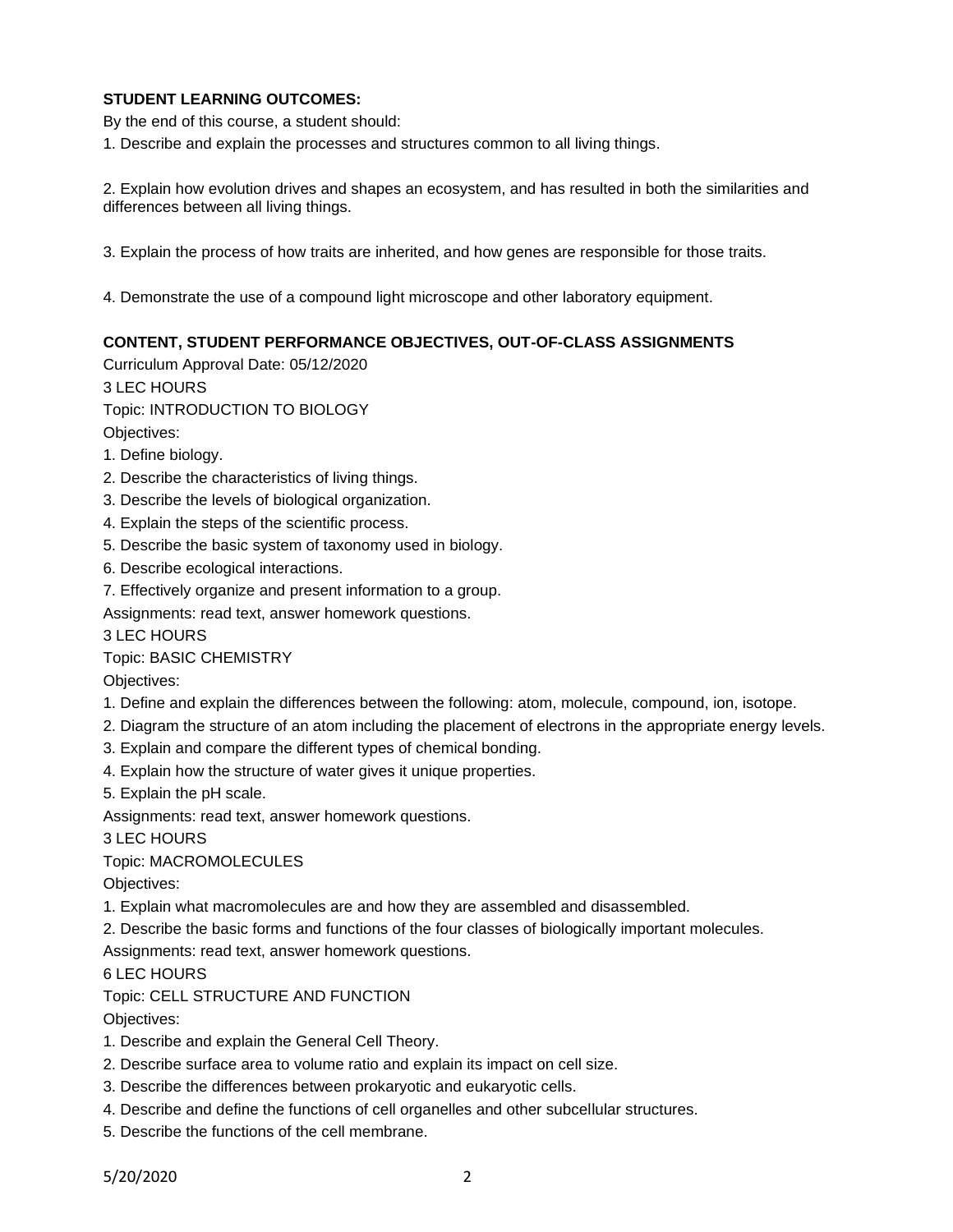6. Describe the structure of the cell membrane and explain how the parts perform the membrane's functions.

7. Explain the processes of diffusion, facilitated diffusion, osmosis, and active transport and explain how these processes affect the movement of materials across a cell membrane.

Assignments: read text, answer homework questions.

3 LEC HOURS

Topic: ENERGY & ENZYMES

Objectives:

- 1. Define energy and explain its states.
- 2. State and explain the First and Second Laws of Thermodynamics.
- 3. Explain how energy can be transferred from an exergonic reaction to an endergonic reaction.
- 4. Describe the role of ATP in living systems.
- 5. Explain the function of an electron transport system.
- 6. Explain the function of enzymes in living systems.
- 7. Explain how enzymes function.

Assignments: read text, answer homework questions.

3 LEC HOURS

Topic: PHOTOSYNTHESIS

Objectives:

1. Explain the function of photosynthesis.

2. Describe the reactants and products of the light dependent and light independent reactions and compare and contrast the functions of both.

3. Describe the role of pigments in photosynthesis.

4. Describe leaf structure and its importance in photosynthesis.

Assignments: read text, answer homework questions.

3 LEC HOURS

Topic: METABOLISM

Objectives:

1. Explain the function of cellular respiration.

2. Describe the differences between aerobic and anaerobic respiration, both in the processes and in their relative efficiency.

3. Describe the reactants and products of the three major steps of aerobic respiration.

4. Explain the complementarity of photosynthesis and aerobic respiration.

Assignments: read text, answer homework questions.

6 LEC HOURS

Topic: CELL CYCLE

Objectives: 1. Describe the cell cycle and explain how it differs from a life cycle.

- 2. Compare and contrast sexual and asexual reproduction.
- 3. Describe the steps of mitotic cell division and explain the function of mitosis.
- 4. Describe the steps of meiotic cell division and explain the function of meiosis.

5. Describe crossing-over and independent assortment and explain their roles in increasing genetic variability.

6. Describe what abnormalities may occur during cell division and explain the consequences of these abnormalities.

Assignments: read text, answer homework questions.

7 LEC HOURS

Topic: GENETICS

Objectives:

- 1. Describe the Principle of Segregation and the Principle of Independent Assortment.
- 2. Explain how these two principles affect the inheritance of specific genes.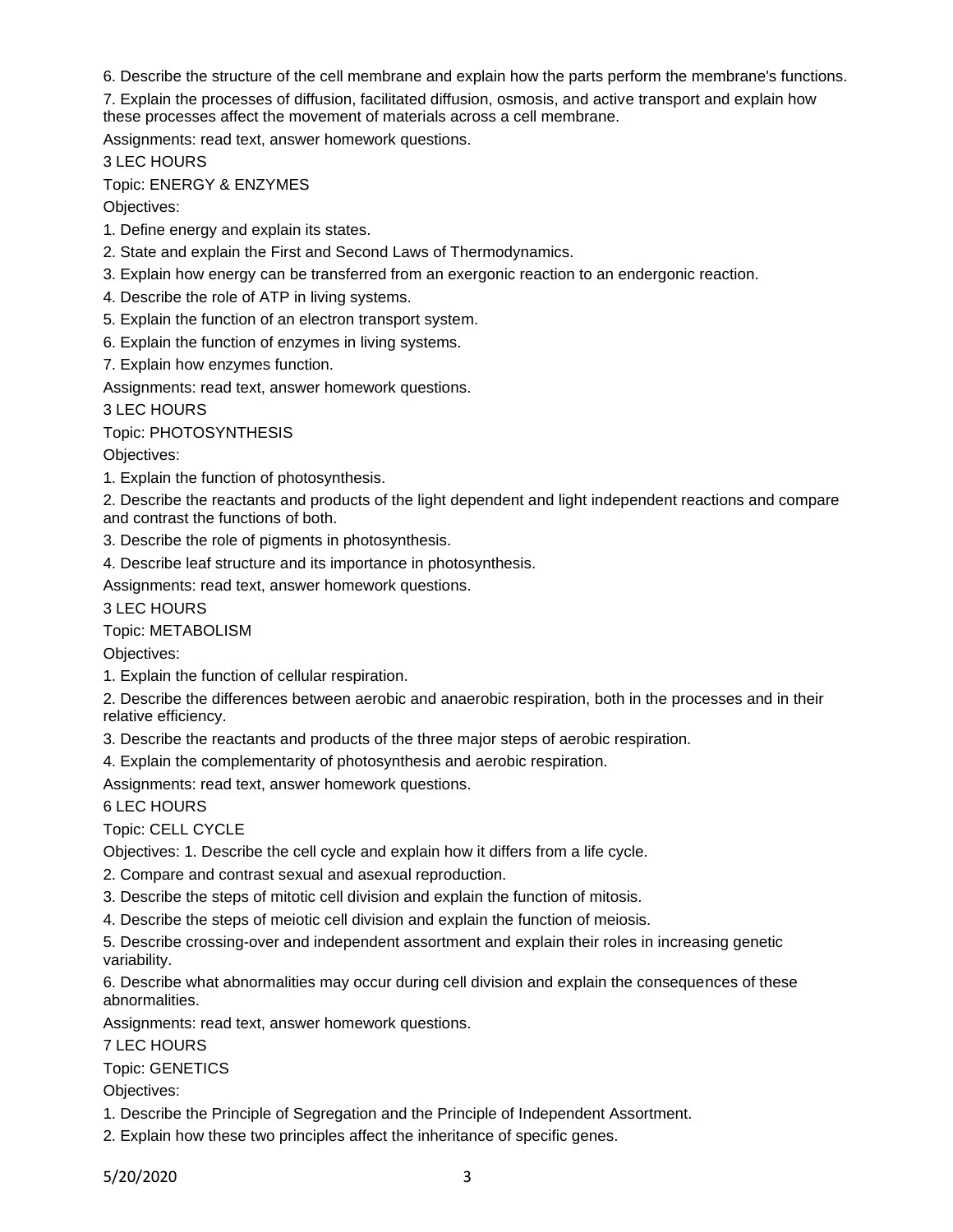- 3. Explain the difference between a gene and an allele.
- 4. Define genotype and phenotype.
- 5. Define complete dominance, incomplete dominance, and codominance.
- 6. Define pleiotropy and polygenetic inheritance and give examples.
- 7. Explain sex linkage of genes.
- 8. Define polyploidy and aneuploidy, describe how they can occur, and give examples of their effects.

Assignments: read text, answer homework questions.

3 LEC HOURS

Topic: GENE EXPRESSION

Objectives:

- 1. Define a gene.
- 2. Explain the relationship between a gene and the protein coded for by a gene.
- 3. Explain the 3 types of RNA and describe their roles in the process of translation.
- 4. Describe the processes of transcription and translation.
- 5. Explain how the genetic code works.
- 6. Explain how genetic mutations occur.
- 7. Explain the importance of mutations in the evolutionary process.

Assignments: read text, answer homework questions.

3 LEC HOURS

Topic: THEORY OF EVOLUTION

Objectives:

- 1. Describe the history of evolutionary thought from Aristotle to Darwin and Wallace.
- 2. Explain Darwin's Theory of Evolution by Natural Selection.
- 3. Describe the forms of evidence used to demonstrate that evolution has occurred.

4. Describe present-day examples of evolution.

Assignments: read text, answer homework questions.

3 LEC HOURS

Topic: POPULATIONS

Objectives:

1. Define evolution, species, and population.

2. Describe mutation, gene flow, genetic drift, and natural selection and explain how each affects the genetic variability within a single population and

between two populations of the same species.

- 3. Describe the modes of natural selection and give examples of each.
- 4. Describe sexual selection and explain how it can lead to sexual dimorphism.
- 5. Define speciation.
- 6. Explain the different types of genetic isolation and its importance in speciation.

Assignments: read text, answer homework questions.

3 LEC HOURS

### Topic: COMMUNITIES

Objectives:

1. Define the term community.

2. Explain the four major types of community interactions: competition; predation; parasitism; and mutualism.

- 3. Describe the role a keystone species plays in a community.
- 4. Explain the process of ecological succession and how it changes a community.

Assignments: read text, answer homework questions.

3 LEC HOURS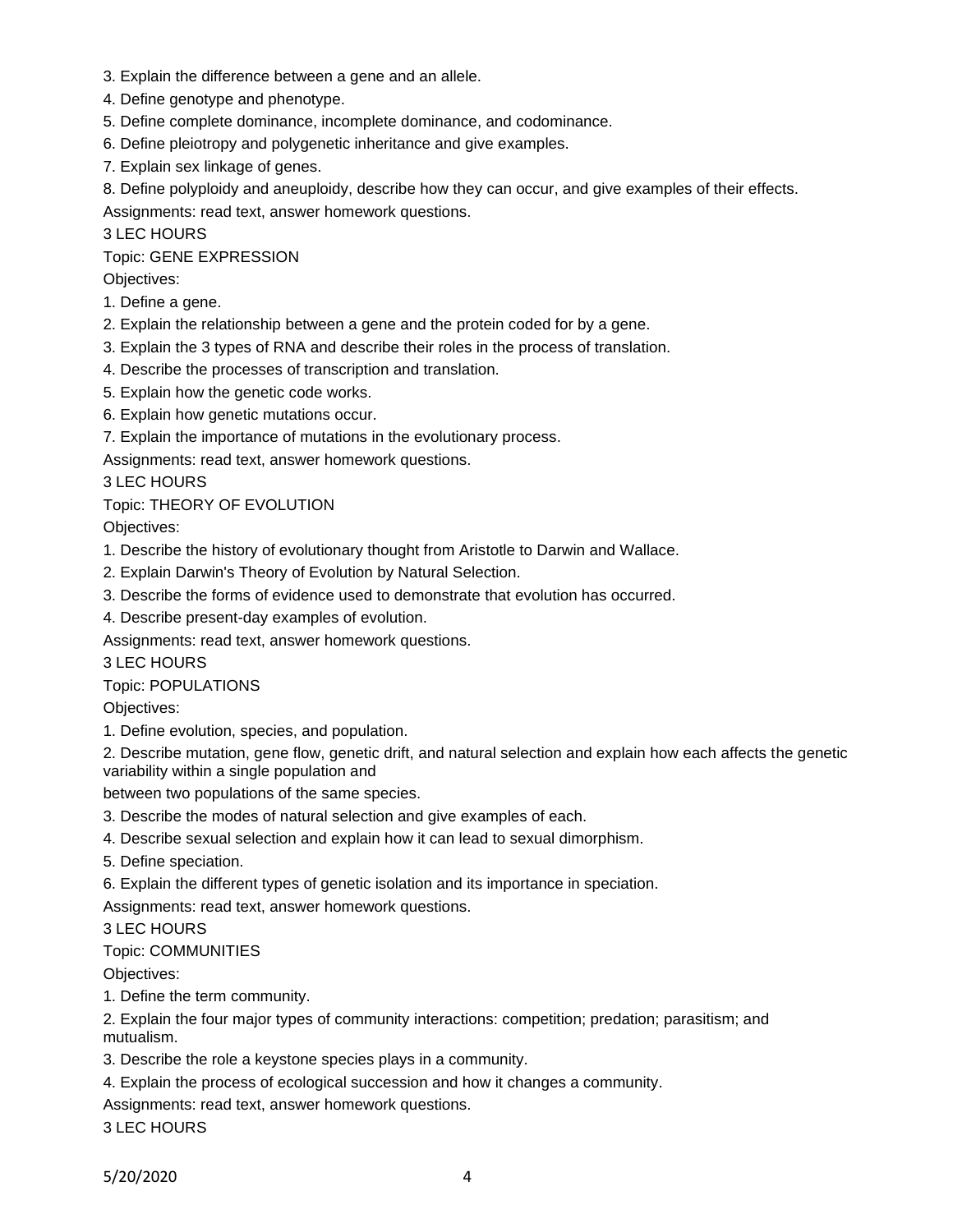Topic: ECOLOGY

Objectives:

1. Define ecology.

2. Identify biotic and abiotic components of the environment and explain how they interact.

3. Explain the difference between an ecosystem and a community.

4. Define ecological niche and explain the niche's role in determining what organisms will be found in a community.

5. Describe the roles of competition, predation, and symbiosis in shaping a community.

6. Describe the process of succession and compare and contrast primary and secondary succession.

7. Explain the how climate and geography determines the climax community.

8. Explain how energy flows through a community and how this flow results in the pyramid of biomass.

9. Describe the process of biological magnification and explain its importance to populations of top consumers.

10. Define and give examples of biogeochemical cycles.

11. Explain how acid deposition occurs.

Assignments: read text, answer lecture quiz and homework questions.

2 LEC HOURS

FINAL EXAM

Lab Content:

6 LAB HOURS

Lab Topic: LAB RULES & SAFETY, SCIENTIFIC PROCESS

Objectives:

- 1. List the norms for behavior in the laboratory.
- 2. Explain why these norms are important.
- 3. Describe the steps in the scientific process.

4. Explain what characterizes a question that can be answered by the scientific process, and identify these types of questions.

- 5. Explain what characterizes a good scientific hypothesis, and identify scientific hypotheses.
- 6. Define and give examples of independent, dependent, and standardized variables.
- 7. Identify the variables in an experiment.
- 8. Explain what control treatments are and why they are used.
- 9. Explain what replication is and why it is important.

Assignments: Complete lab report.

6 LAB HOURS

Lab Topic: USE OF THE MICROSCOPE

Objectives:

- 1. Identify and describe the parts of a microscope.
- 2. Safely and properly handle a microscope and microscope slides.

3. Operate a compound light microscope: mount a slide on a microscope stage, adjust the light, and focus on a specimen.

- 4. Explain the microscopy concepts of field of view, image orientation, and depth of field.
- 5. Prepare a wet mount slide specimen.
- 6. Prepare a simple stain slide specimen.

Assignments: complete lab report, demonstrate skills to the instructor.

6 LAB HOURS

Lab topic: CELL STRUCTURE & MEMBRANE TRANSPORT

Objectives:

- 1. Explain the processes of diffusion and osmosis.
- 2. Define the terms concentration gradient, selectively permeable, hypertonic, hypotonic, and isotonic.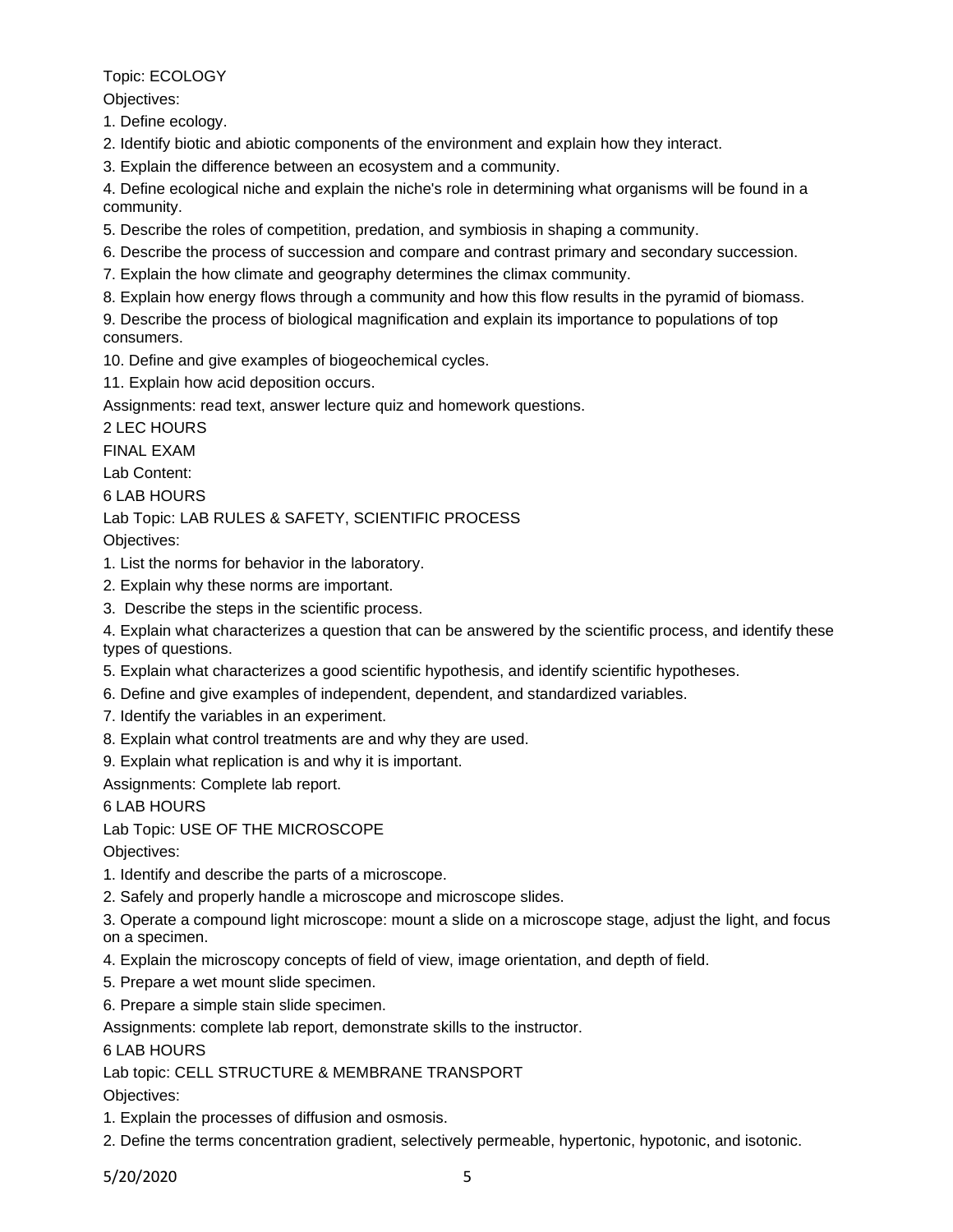- 3. Describe what happens when cells are in hypertonic, hypotonic, and isotonic environments.
- 4. Describe the processes of plasmolysis, crenation, and hemolysis.
- 5. Explain the relationship between surface area and volume as objects get larger.
- 6. Explain how this relationship influences the size and shape of cells.

Assignments: complete lab report.

3 LAB HOURS

Lab Topic: REVIEW

3 LAB HOURS

Lab Topic: ENZYMES

Objectives:

- 1. Define the terms catalyst and enzyme.
- 2. Explain the properties of catalysts and enzymes.

3. Explain how and why surface area, high temperature, and pH affect an enzyme?s ability to catalyze a reaction.

Assignments: complete lab report.

3 LAB HOURS

Lab Topic: PHOTOSYNTHESIS

Objectives:

- 1. Describe the overall process of photosynthesis.
- 2. Describe chloroplast structure in plant cells.
- 3. Describe the role of pigments (such as chlorophyll) in photosynthesis.
- 4. Explain how pigments and filters work.

Assignments: complete lab report.

3 LAB HOURS

# Lab Topic: METABOLISM

Objectives:

- 1. Describe the overall process of aerobic glucose metabolism.
- 2. Describe the overall process of anaerobic glucose metabolism (fermentation).
- 3. Describe the differences between aerobic and anaerobic metabolism.
- 4. Explain why some lentils respired while others did not.
- 5. Explain why some sugars are easier for yeast to ferment than others.

Assignments: complete lab report.

3 LAB HOURS

Lab Topic: MITOSIS & MEIOSIS

Objectives:

- 1. Identify the phases of mitosis.
- 2. Describe the major events of mitosis and meiosis.
- 3. Explain the purpose of mitosis and meiosis.
- 4. Describe how animal and plant cell mitosis are similar and different.

Assignment: complete lab report.

3 LAB HOURS

Lab Topic: REVIEW

3 LAB HOURS

Lab Topic: GENETICS

Objectives:

1. Define all terms in bold on this page.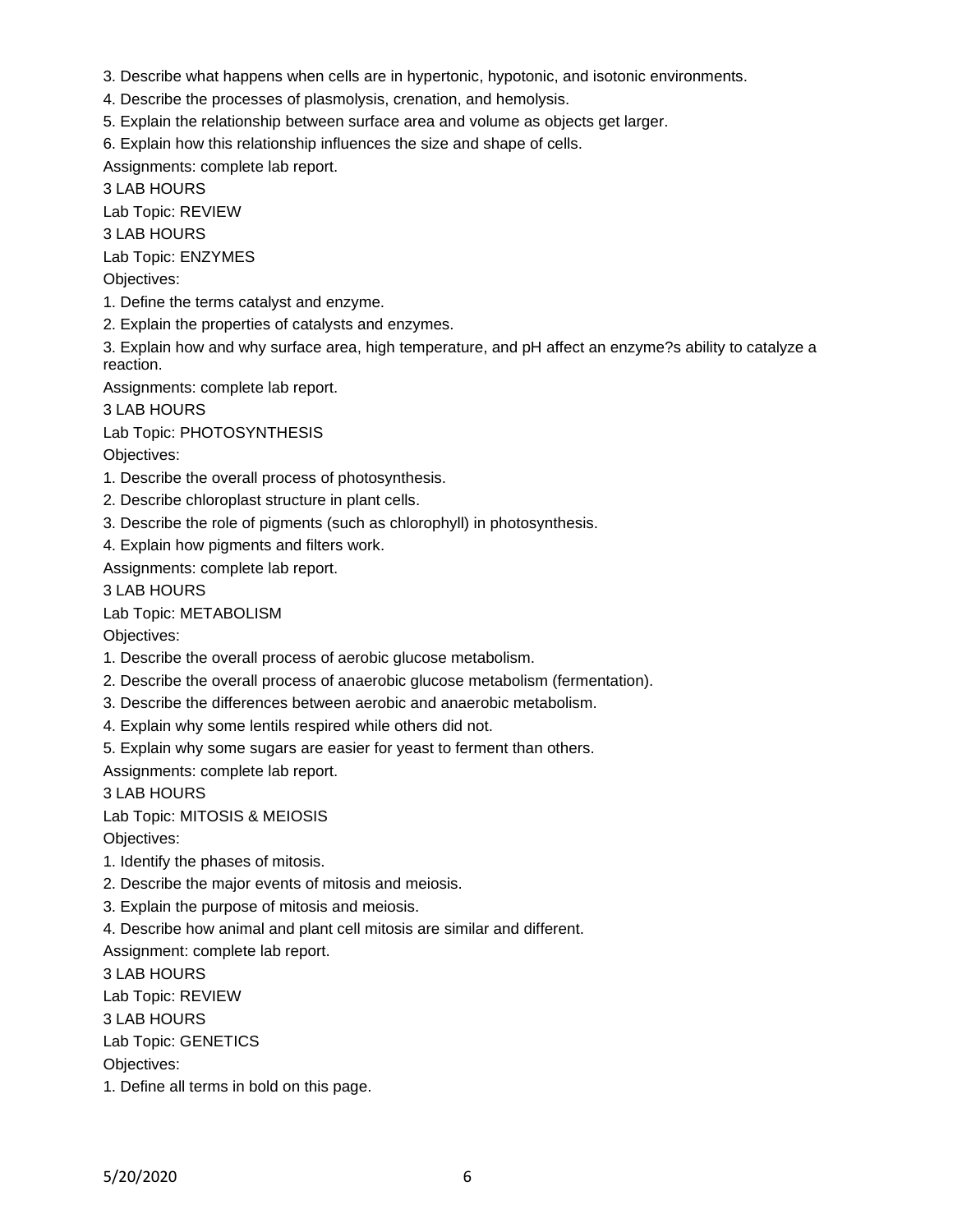2. Explain the inheritance of traits controlled by one gene: when one allele is dominant and the other is recessive; when one allele is dominant and the other is recessive, and the gene is X-linked; when two alleles are codominant to each other.

Assignment: complete lab report.

3 LAB HOURS

Lab Topic: GENE EXPRESSION

Objectives:

1. Describe the structure and function of DNA.

2. Explain the overall process of gene expression.

3. Describe the effect of UV radiation on DNA.

Assignments: complete lab report.

3 LAB HOURS

Lab Topic: REVIEW

3 LAB HOURS

Lab Topic: EVOLUTION & COMPARATIVE ANATOMY

Objectives:

1. Define the terms evolution, variation, and natural selection.

2. Explain how comparative anatomy provides evidence to support evolutionary theory.

3. Describe the differences between homologous and analogous structures.

- 4. Construct arguments and make claims using evidence from class discussion and a short film.
- 5. Use data to make predictions about the effects of natural selection.

Assignments: complete lab report.

3 LAB HOURS

Lab Topic: NATURAL SELECTION

- 1. Use data to make predictions about the effects of natural selection.
- 2. Produce a bar graph to illustrate predicted results and compare them to actual results.
- 3. Explain how speciation can occur.
- 4. Describe the conditions required for a Hardy-Weinberg equilibrium population.
- 5. Use the Hardy-Weinberg equations to calculate phenotype and genotype frequencies.

Assignments: complete lab report.

3 LAB HOURS

Lab Topic: ECOLOGY

Objectives:

1. List and briefly describe some of the communities found in the duck pond.

2. Define and recognize examples of producers, consumers, herbivores, carnivores, omnivores and decomposers.

3. Describe the difference between trophic levels and food webs.

Assignments: complete lab report.

### **METHODS OF INSTRUCTION:**

Instructional Methods include lecture and lab with use of audio/visual aids, group discussions, and hands-on laboratory exercises.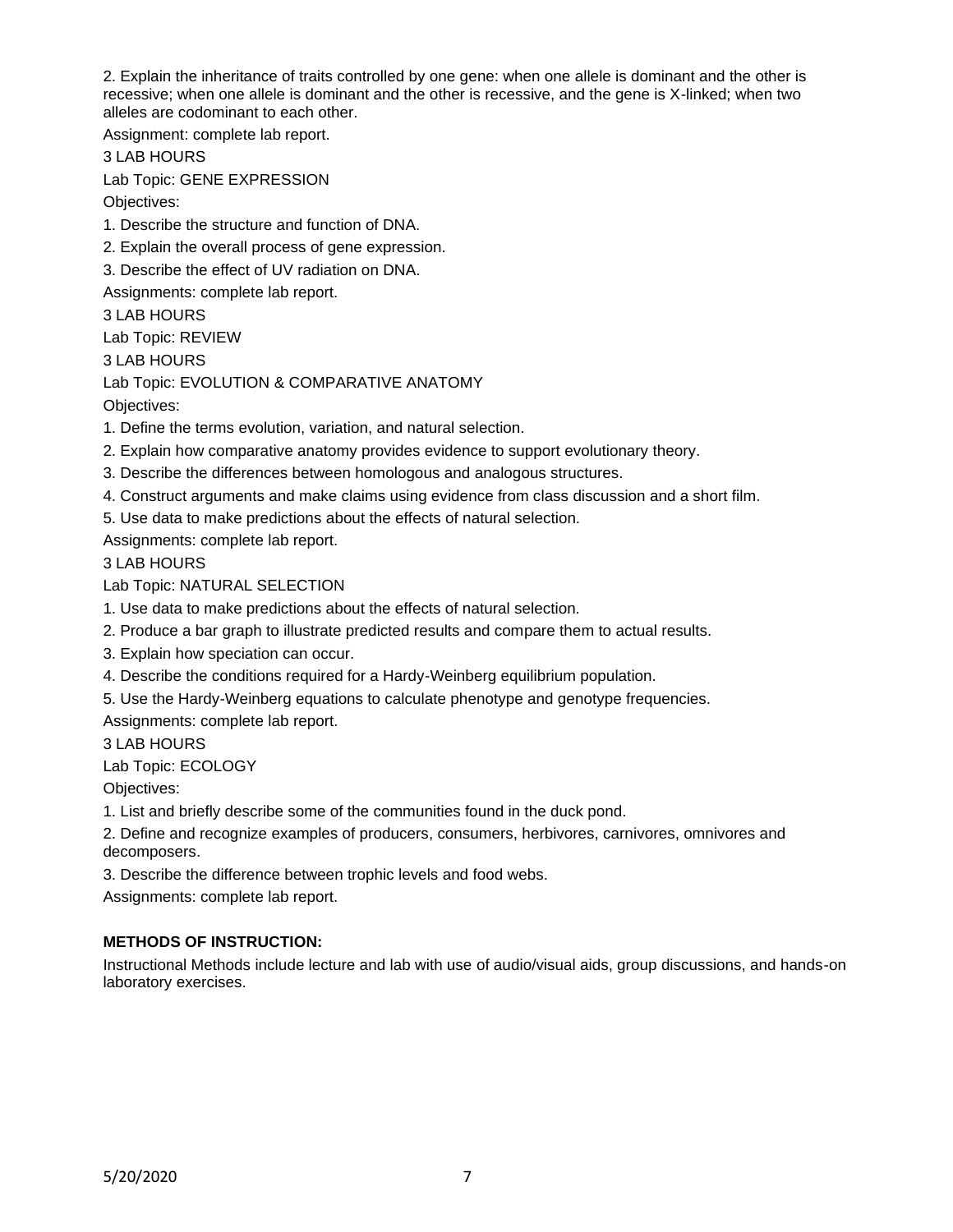## **OUT OF CLASS ASSIGNMENTS:**

Required Outside Hours: 78 Assignment Description: Lecture homework and online equivalent assignments Required Outside Hours: 30 Assignment Description: Lab reports or online equivalent

## **METHODS OF EVALUATION:**

Writing assignments Percent of total grade: 25.00 % Questions requiring written responses will be used in a combination of online Discussion Boards, Homework, Lab Reports, and Free Response exam questions. Problem-solving assignments Percent of total grade: 15.00 % Questions of this nature will be used in a combination of Homework, Lab Reports, Quizzes, and Exams. Objective examinations Percent of total grade: 60.00 % A combination of Multiple Choice, True/False, Matching, Fill-In, and Free Response questions.

## **REPRESENTATIVE TEXTBOOKS:**

Fowler, et al.. Concepts of Biology. OpenStax,2020. This textbook is OER and makes this a ZTC course. It is comparable in quality to the book that was previously used. ISBN: 9781947172036 Reading Level of Text, Grade: 13 Verified by: Publisher Required Other Texts and Materials Biology 10 Laboratory Manual